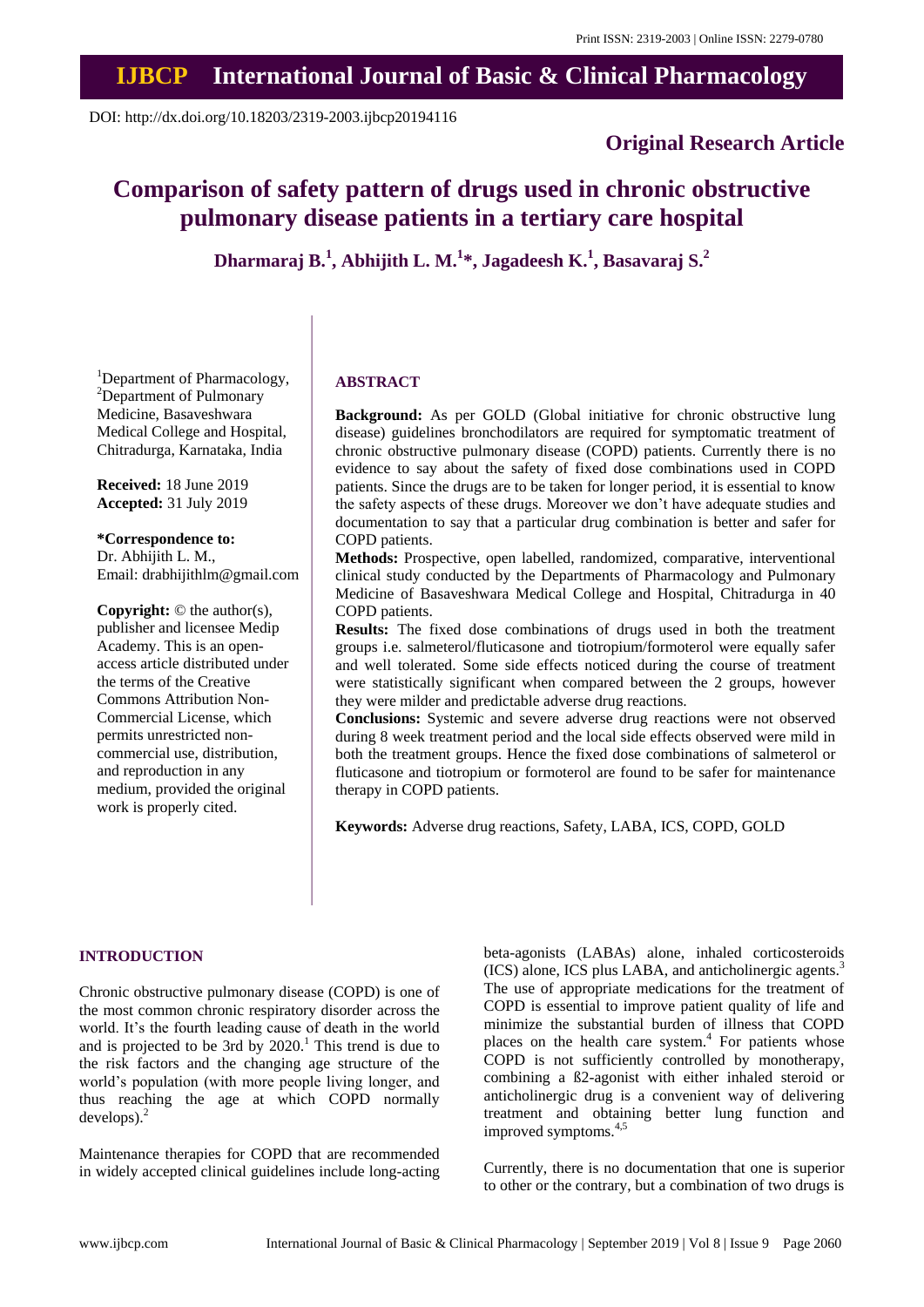more effective than giving single drug alone in inducing bronchodilation in patients suffering from COPD.<sup>6,</sup> Monitoring of adverse drug reactions is very important to assess the clinical outcome. Moreover reporting the adverse drug reactions (ADRs) and treating them will improve the compliance and adherence to the treatment.

The purpose of the present study is to identify both immediate and short term side effects that might be seen during the course of the treatment. Since there were limited studies to comment on the safety profile of drugs used in COPD patients, this study was undertaken.

#### *Aims and objectives*

The aim and objective of the study was to compare safety pattern of two fixed dose combinations i.e. salmeterol and fluticasone vs. formoterol and tiotropium bromide in COPD patients.

## **METHODS**

The study was conducted after the approval issued by Institutional Ethics Committee (Ref. BMC & H / IEC /2018-2019/09)

## *Study Protocol*

This is a prospective, open labelled, randomized, comparative, interventional clinical study conducted by the Departments of Pharmacology and Pulmonary Medicine, Basaveshwara Medical College & Hospital, Chitradurga in 40 COPD patients. Study was in accordance with the principles of good clinical practice and declaration of Helsinki. Written informed consent was obtained from all the patients enrolled for the study.

## *Study sample*

Two groups each of 20 moderate to severe COPD patients of either sex were randomly allocated to receive two different FDC regime treatments. The patients were screened for eligibility in the out-patient clinic, Department of Pulmonary Medicine according to following inclusion and exclusion criteria.

## *Inclusion criteria*

Inclusion criteria were 20–75 years of age of either sex; clinically diagnosed cases of COPD of moderate to severe variety as per GOLD criteria (Table 1); requirement of combination of LABA and ICS and LABA with long acting anticholinergic; patients ready to provide written informed consent to the study protocol

## *Exclusion criteria*

Exclusion criteria were patients of bronchial asthma; pregnant and lactating woman; routine use of nebulised bronchodilator therapy; unstable concurrent medical problems like uncontrolled hypertension, diabetes mellitus, pulmonary tuberculosis.

## **Table 1: Classification of severity of airflow limitation in COPD patients.**

| <b>Stage</b>      | <b>Severity</b> | <b>Patients with FEV1/FVC</b><br>< 0.70 |
|-------------------|-----------------|-----------------------------------------|
| <b>GOLD1</b>      | Mild            | FEV1≥80% predicted                      |
| <b>GOLD2</b>      | Moderate        | 50% FEV1<80% predicted                  |
| <b>GOLD 3</b>     | Severe          | 30% SFEV1<50% predicted                 |
| GOLD <sub>4</sub> | Very severe     | FEV1<30% predicted                      |

#### *Drug treatment*

The patients were randomly assigned with the help of enveloped grouping system to get allotted to either of two groups:

*Group I:* Salmeterol 25 µg and fluticasone 250µg (SEROFLO 2 puffs b.d by inhalation) for a period of 8 weeks

*Group II:* Formoterol 12 µg and tiotropium bromide 9 µg (DUOVA 2 puffs o.d by inhalation) for a period of 8 weeks

Available commercial preparations (same brand) were used throughout the study period. SEROFLO and DUOVA, Metered Dose Inhalers marketed by CIPLA limited were used.

## *Clinical assessment*

It was carried out in all the patients in terms of safety of the treatment.

## *Safety assessment*

The patients were assessed every 2 week for 8 weeks to check the occurrence of adverse drug reactions.

## *Data collection*

The data collection was prospective in nature. The period of observation was for 8 weeks on one therapeutic regime. Eligible subjects were interviewed and Information was collected regarding the safety use of two different fixed dose combinations.

#### *Data analysis*

The data obtained were expressed as Mean±standard error of mean (SEM). For intergroup, unpaired T test was used to analyse categorical variables, where ever appropriate. P<0.05 was considered as statistically significant. All statistical analysis was performed with the use of SPSS software package.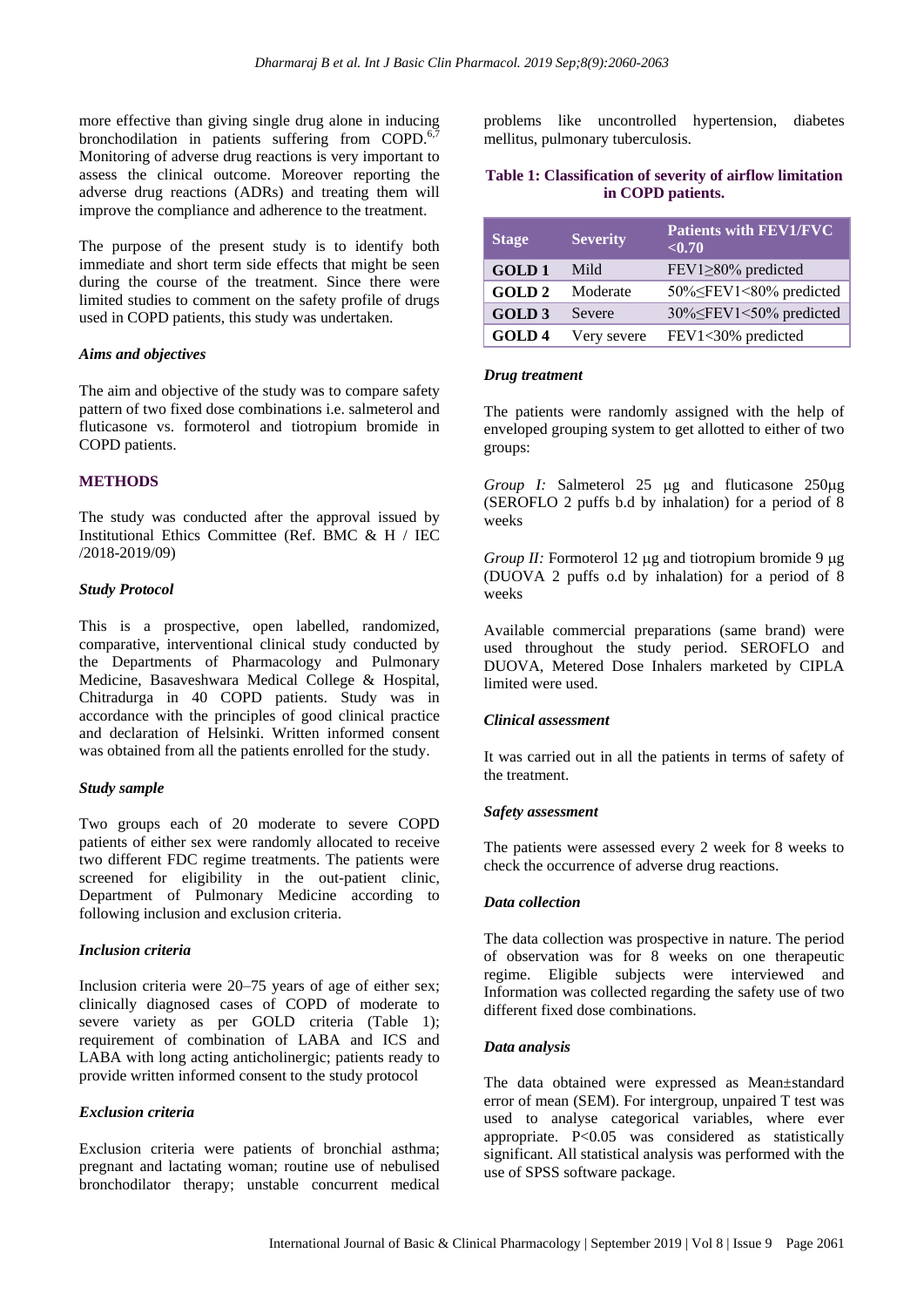#### **RESULTS**

#### *Safety assessment*

It was done by monitoring the adverse drug reactions reported during the course of treatment in both the groups

On week 4, sore throat was seen in 2 patients in group II. On week 6, two patients in group I and three patients in group II had similar reaction. On week 8, four patients in group I and three patients in group II had sore throat but none of them are statistically significant.

No adverse effects were observed till 4 week in both groups. On week 4, one patient in group 1 and three patients in group II had dryness of mouth. On week 8, six patients in group II had dry mouth which was significant compared to group I as shown in Table 2.

|                               | 0 week        |                 | Week 2        |            | Week 4        |          | Week 6        |                | Week 8        |          |
|-------------------------------|---------------|-----------------|---------------|------------|---------------|----------|---------------|----------------|---------------|----------|
| <b>Adverse drug reactions</b> | <b>Groups</b> |                 | <b>Groups</b> |            | <b>Groups</b> |          | <b>Groups</b> |                | <b>Groups</b> |          |
| (ADRs)                        |               |                 |               |            |               | Н        |               | П              |               |          |
|                               |               | $N$ (%) $N$ (%) | N(%           | (9/0)<br>N | N(%           | N<br>(%) | N(%)          | N(%)           | N(%           | N(%)     |
| Dry mouth                     |               |                 | 0             |            | (5)           | 3(15)    | (5)           | $5(25)*$       | (5)           | $6(30)*$ |
| Sore throat                   |               |                 | 0             | $\theta$   | $\theta$      | 2(10)    | 2(10)         | 3(15)          | 4(20)         | 3(15)    |
| <b>Hoarseness of voice</b>    |               |                 | 0             |            | (5)           | 1(5)     | 5(25)         | 2(10)          | 3(15)         | 5(25)    |
| Oro-pharyngeal candidiasis 0  |               | $\Omega$        | 0             |            |               | $\theta$ | 1(5)          | $\overline{0}$ | $5(25)*$      | 1(5)     |
| <b>Other ADRs</b>             |               |                 | 0             |            |               |          |               |                | 0             |          |

All values are expressed as total number of patients (%) Intergroup analysis: \*Comparison between values of Group-I and Group-II at respective week  $(p<0.05)$ .

On week 4, hoarseness of voice was noticed in one patient in both groups. Later five patients in group I and two in group II developed similar reaction on week 6. However, on week 8, three patients in group I and five patients in group II had similar complaints.

On week 6, candidiasis was found in one patient in group I. Furthermore, on week 8, five patients had similar reaction in group I and were significant compared to group II as shown in Table 2.



#### **Figure 1: Incidence of ADR's in group I at the end of week 8.**

At the end of week 8, 35% in group I and 25% in group II didn't have any ADR's during the course of treatment as shown in Figure 1 and 2 respectively.

Incidence of ADR's in both treatment group I and II at the end of week 8 is shown in Figure 1 and 2 respectively.



## **Figure 2: Incidence of ADR's in group ii at the end of week 8.**

Both the treatments were well tolerated. During 8 weeks of treatment, serious ADR's were not reported. Discontinuations due to adverse effects were rare in both the groups.

#### **DISCUSSION**

The present study was conducted in a prospective randomized manner to compare the safety pattern of two treatment groups i.e. salmeterol and fluticasone vs. formoterol and tiotropium bromide in moderate to severe COPD patients. The patients were observed for a period of 8 weeks, during this period patient compliance was good and were responding well to the treatment. The results of the present study showed that there was progressive improvement in lung function right from the beginning of the study.